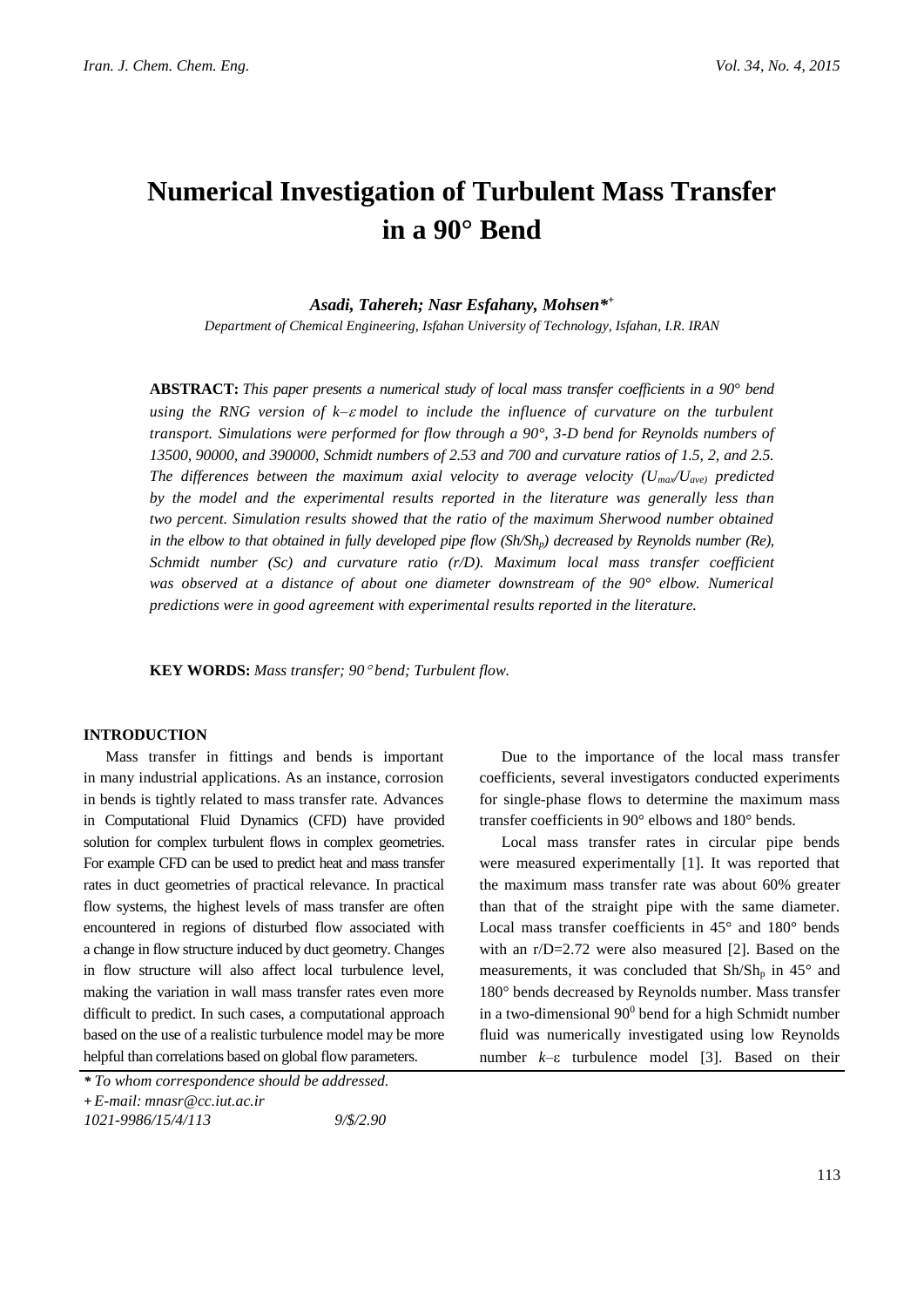numerical simulations the mass transfer coefficient, k, was lower and higher along the inner and outer walls, respectively, than that of the straight duct. Mass transfer coefficients in elbows were predicted by using the low Reynolds number  $k$ – $\varepsilon$  turbulence model [4]. By performing many CFD simulations a correlation to predict the maximum  $\text{Sh}/\text{Sh}_{p}$  in bends was developed [4]. It was shown that mass transfer rate is a function of Reynolds number, Schmidt number and curvature ratio (r/D). Sh/Shp were found to decrease slightly with Reynolds number, Schmidt number, and curvature ratio for moderate curvature ratios [5],.

In this paper mass transfer rates in a threedimensional 90° bend is investigated numerically. The RNG version of  $k$ – $\varepsilon$  model was used for turbulence modeling. The effects of variation of Reynolds number (Re), Schmidt number (Sc) and curvature ratio (r/D) were studied.

#### **THEORITICAL SECTION**

## *Description of the computational models*

*Governing Equations of Fluid Motion*

The continuity and momentum equations are given in equations (1) and (2), respectively:

$$
\frac{\partial \rho}{\partial t} + \frac{\partial (\rho u)}{\partial x} + \frac{\partial (\rho v)}{\partial y} + \frac{\partial (\rho w)}{\partial z} = 0
$$
 (1)

$$
\left(\frac{\partial (\rho \mathbf{u})}{\partial t} + \frac{\partial (\rho \mathbf{u} \mathbf{u}_i)}{\partial x} + \frac{\partial (\rho \mathbf{v} \mathbf{u}_i)}{\partial y} + \frac{\partial (\rho \mathbf{w} \mathbf{u}_i)}{\partial z}\right) \Delta x \Delta y \Delta z = \Sigma F_i(2)
$$

where  $\Sigma F_i$  is the sum of the external forces on the control volume and is given by equation (3) in the x direction:

$$
\Sigma F_x = \rho g_x - \frac{\partial p}{\partial x} + \mu \left( \frac{\partial^2 u}{\partial x^2} + \frac{\partial^2 u}{\partial y^2} + \frac{\partial^2 u}{\partial z^2} \right)
$$
(3)

Where  $\rho$  is the fluid density,  $p$  and  $\mu$  are the local pressure and viscosity of the fluid and *u* is the fluid velocity [6].

#### *Component Continuity Equation:*

The component continuity equation (conservation of component) is as follows:

$$
\frac{\partial \rho_A}{\partial t} + \frac{\partial (\rho_A u)}{\partial x} + \frac{\partial (\rho_A u)}{\partial y} + \frac{\partial (\rho_A u)}{\partial z} =
$$
\n
$$
D_{AB} \left( \frac{\partial^2 \rho_A}{\partial x^2} + \frac{\partial^2 \rho_A}{\partial y^2} + \frac{\partial^2 \rho_A}{\partial z^2} \right)
$$
\n(4)

Where  $\rho_A$  is the concentration of diffusive component and *DAB* is diffusion coefficient [6].

In many industrial applications flow in bends is turbulent and turbulent flow models are needed to calculate the flow field which is used in predicting mass transfer rates. The RNG version of  $k$ – $\varepsilon$  turbulence model is claimed to be more appropriate for flows with curved stream lines [7] and was adopted in this work.

#### *RNG k-ε model*

The RNG model was developed using Re-Normalization Group (RNG) methods [8] to renormalize the Navier-Stokes equations, to account for the effects of smaller scales of motion. In the standard k-epsilon model the eddy viscosity is determined from a single turbulence length scale. In the RNG approach, results in a modified form of the epsilon equation attempting to account for the different scales of motion through changes to the production term can be used.

## Transport equations

There are a number of ways to write the transport equations for  $k$  and  $\varepsilon$ , a simple interpretation where buoyancy is ignored is [8]:

$$
\frac{\partial}{\partial t} (\rho k) + \frac{\partial}{\partial x_i} (\rho k u_i) =
$$
\n
$$
\frac{\partial}{\partial x_j} \left[ \left( \mu + \frac{\mu_t}{\sigma_k} \right) \frac{\partial k}{\partial x_j} \right] + P_k - \rho \varepsilon
$$
\n
$$
\frac{\partial}{\partial t} (\rho \varepsilon) + \frac{\partial}{\partial x_i} (\rho \varepsilon u_i) =
$$
\n
$$
\frac{\partial}{\partial x_j} \left[ \left( \mu + \frac{\mu_t}{\sigma_\varepsilon} \right) \frac{\partial \varepsilon}{\partial x_j} \right] + C_{1\varepsilon} \frac{\varepsilon}{k} P_k - C_{2\varepsilon}^* \rho \frac{\varepsilon^2}{k}
$$
\n(6)

Where the turbulent viscosity was calculated in the same manner as with the standard *k-ε* model as follow:

$$
\mu_t = \rho C_\mu \frac{K^2}{\varepsilon} \tag{7}
$$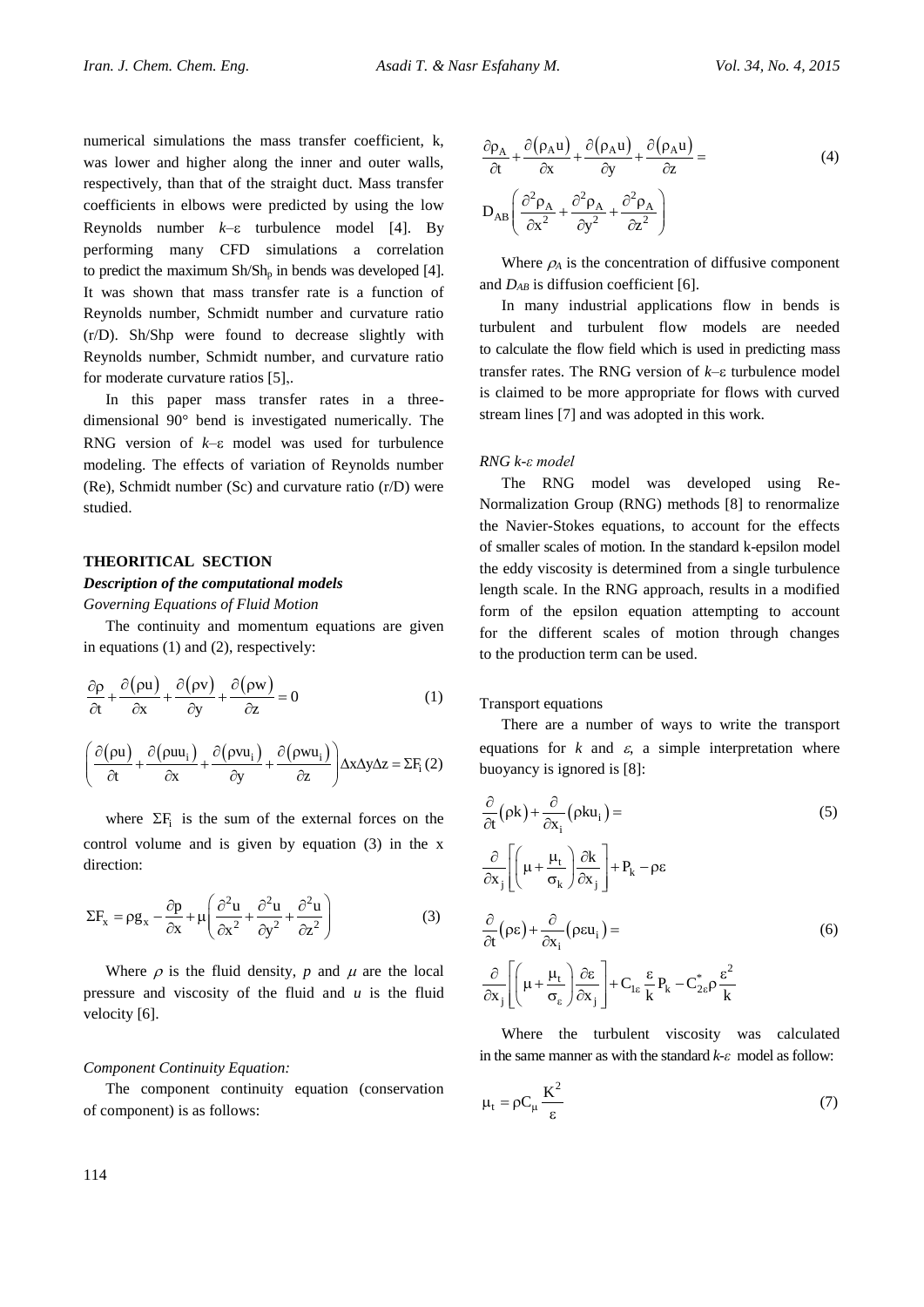

*Fig. 1: Schematic scheme of grid points in the stream wise direction.*

and  
\n
$$
S = (2S_{ij}S_{ij})^{1/2}
$$
\n(8)

and  
\n
$$
P_k = \mu_t S^2
$$
\n(9)

$$
\eta = \text{Sk}/\varepsilon \tag{10}
$$

And

$$
C_{2\varepsilon}^* = C_{2\varepsilon} + \frac{C_{\mu} \eta^3 (1 - \eta/\eta_0)}{1 + \beta \eta^3}
$$
 (11)

Constants

It is interesting to note that the values of all constants (except  $\beta$ ) are derived explicitly in the RNG procedure. They are given below [8] with the commonly used values in the standard k-ε equation model in brackets for comparison:

 $C_{\mu} = 0.0845$  (0.09)  $\sigma_{k} = 0.7194(1.0)$  $\sigma_{\varepsilon} = 0.7194$  (1.30)  $C_{1\varepsilon} = 1.42$  (1.44)  $C_{2\varepsilon}$  = 1.68 (1.92)  $\eta_0 = 4.38$  $\beta$  = 0.012 (Derived from experiment)

#### *Flow Model Verification in a 90° Elbow*

Velocity field in a 0.048 m diameter circular elbow with curvature ratio of 2.8 was measured making use of Laser-Doppler anemometry [9]. The same velocity field



*Fig. 2: Schematic scheme of grid points in the half of crosssection plan.*

was simulated in this work and results were compared with measurements for model verification. The geometry consisted of 1 m long straight pipe, 0.048 m in diameter, followed by an elbow with curvature ratio of 2.8, followed by a straight pipe similar to the one used upstream of the elbow. The working fluid was water that entered the upstream straight pipe with a uniform velocity profile (0.92 m/s, Re=43000). Water velocity exited from the downstream straight pipe was assumed to be diffusion free for all flow variables. No slip velocity boundary condition was applied at walls. The total number of grid points used for solution was 162316 (146880 hexahedral structured cells) with 340 cells in the stream-wise direction as shown in Fig. 1. The total number of grid points in the half of the cross-section plane is 432 with 16 cells in the circumferential direction, 18 cells in the radial direction and 144 quadratic cells in the central part as shown in Fig. 2. A grid refinement study was performed by doubling the number of grid points in each direction. The differences between the maximum axial velocity to average velocity (Umax/Uave) was generally less than two percent. For example, the effect of increasing cells in the stream-wise direction on this parameter is shown in Table 1.

The predicted velocity profiles at two axial locations in the upstream straight pipe are shown in Fig. 3. It can be seen that at locations 0.4 and 0.6 m downstream of the pipe inlet the velocity profiles are exactly the same and therefore flow is fully developed.

The dimensionless velocity profiles at different axial locations in the bend are presented in Fig. 4. At the inlet of the bend, the maximum velocity is slightly close to the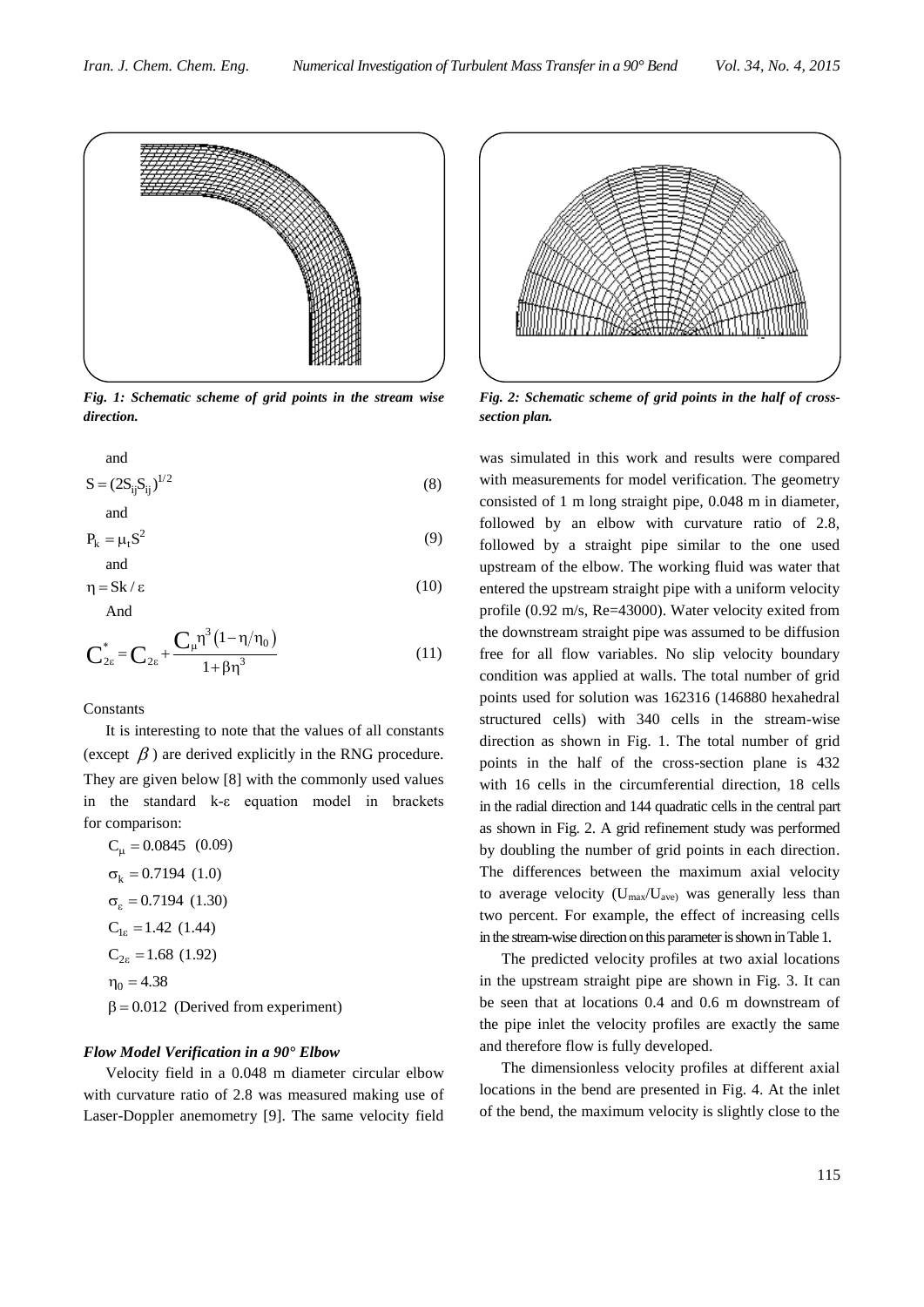



*Fig. 3: Velocity profiles at different axial locations at the symmetry plane.*

inner wall. At the bend outlet the maximum velocity has shifted towards the outer wall and the level of symmetry is much less than that observed at the entry of the bend. The asymmetry is due to the secondary flows developed in the bend. From the bend outlet secondary flows persist, but decrease gradually. At the downstream pipe outlet almost symmetric velocity profile was observed.

The predicted velocity profiles at  $\theta = 75^{\circ}$  are compared with the measurements reported in [9] as shown in Fig. 5. It can be seen that simulation results agree relatively well with the measurements.

The flow model predictions downstream of the elbow were also carefully studied because the maximum mass transfer was reported to occur downstream of the exit of the elbows [4]. Fig. 6 shows the comparison of the predictions with the experimental data downstream of the elbow at *x*/*D*=1. Good agreement is observed between predicted and measured velocities downstream of the bend.

Since the maximum mass transfer occurs in the downstream pipe (about one to one half diameterdownstream of the elbow exit), where the predicted velocity profiles agree with the measurements, it was concluded that present flow model is good enough for prediction of mass transfer coefficients downstream of the elbow.



*Fig. 4: Velocity profiles at bend inlet, outlet and downstream pipe outlet.*

#### *Mass transfer model verification*

Mass transfer coefficients for sublimation of naphthalene in air were measured [10]. Naphthalene was casted as an elbow with curvature ratio of 1.5. Two air velocities were used in the experiments corresponding to Reynolds numbers of  $9 \times 10^4$ ,  $3.9 \times 10^5$ . Schmidt number for binary gas mixture of naphthalene - air is 2.53. The same geometry was adopted in the present study to numerically predict mass transfer coefficients.

The total number of grid points used was 389918 (362340 hexahedral cells) with 330 cells in the stream-wise direction (similar to Fig. 1). The total number of grid points in the half of the cross-section is 1098 with 16 cells in the circumferential direction, 40 cells in the radial direction and 378 quadratic cells in the central part (similar to Fig. 2). Grid independency was studied as described previously. Using twice as much grid points as described, incremental effects were observed on velocity profiles and maximum Sherwood numbers. For mass transfer predictions, it was assumed that naphthalene concentration was zero at the upstream pipe inlet and the velocity profile was uniform. At the pipe wall, the dimensionless concentration of naphthalene C<sup>\*</sup> was one ( $(C^* = C - C_{in}/C_w - C_{in})$ , in this relation  $C_{in}$  is naphthalene concentration at the inlet of pipe and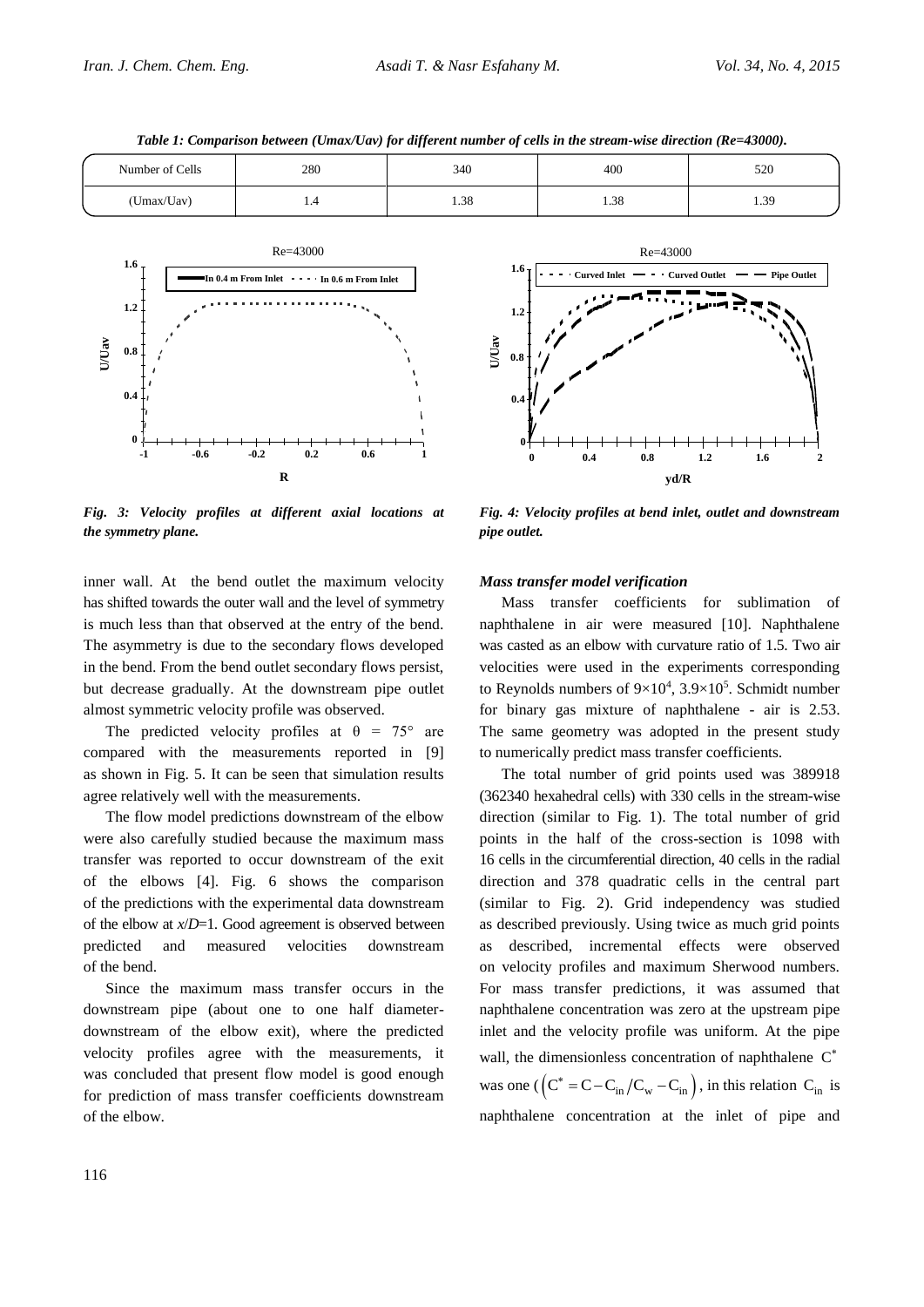

*Fig. 5: Predicted velocity profile and experimental measurements from [9] at the 75° station.*



*Fig. 6: Predicted velocity profiles and experimental data at x/D=1.*

 $C_w$  is the concentration of naphthalene in the pipe wall) and no-slip velocity boundary condition was applied. The predicted results of the ratio of the local Sherwood number in the elbow to that of the fully developed flow in a pipe  $(Sh/Sh<sub>p</sub>)$  are shown in Figs. 7 and 8. In these figures  $Sh_p$  has been calculated from equation (12) [11]:

$$
Sh_{p} = 0.023 \text{Re}^{0.8} \text{Sc}^{1/3}
$$
 (12)

For Re=90000 (Fig. 7), it is seen that *Sh/Sh<sup>p</sup>* decreases from the downstream pipe inlet to about  $\theta=10^{\circ}$  in the elbow. The ratio increases afterwards and max *Sh/Sh<sup>p</sup>* was measured at *x*/*D*=1, which was 38% more than that of fully developed flow in a straight pipe with the same diameter. Also, from Fig. 8, it can be seen that the minimum mass transfer rate for Re=390000 occurs before the bend inlet and the max *Sh/Sh<sup>p</sup>* is observed at the bend outlet and calculated maximum Sherwood number is 32% more than that of fully developed flow in the straight pipe. This behavior may be resulted from development of strong pressured-driven secondary flows in the form of a pair of counter-rotating vortices in the stream-wise direction. Experimental measurements are also plotted in Figs. 7 and 8 showing the predictions agree with the experimental measurements.

#### **RESULTS AND DISCUSSION**

#### *Concentration contours in a 90° elbow*

Concentration contours at different axial locations are presented in Fig. 9. Inner (outer) surface of bend is on the left (right) of the figure. Upstream of the bend, concentration profiles are symmetric. As the flow progresses through the bend and from inlet to  $30^0$  station, no considerable change in concentration contours are observed.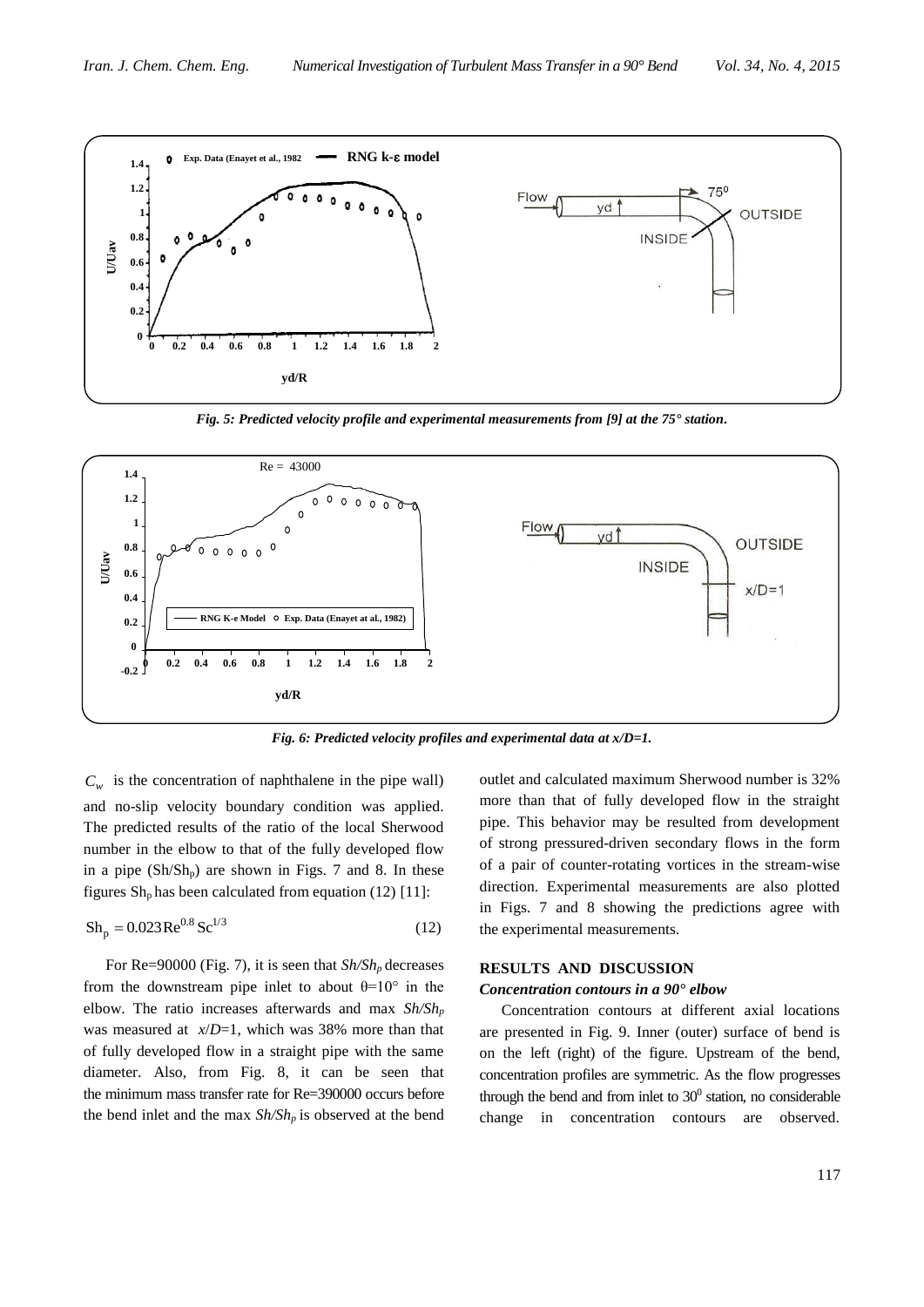

*Fig. 7: Predicted mass transfer coefficients in a 90° elbow (Re=9×10<sup>4</sup> , Sc=2.53).*



*Fig. 8: Predicted mass transfer coefficients in a 90° elbow (Re=3.9×10<sup>5</sup> , Sc=2.53).*

From  $\theta = 30^{\circ}$  to the bend outlet the minimum concentration moves towards the outer wall. From the bend outlet to x=10D the contours tend to become symmetric.

#### *Mass Transfer Coefficients in Elbows*

Mass transfer coefficient in elbow varies with the flow Reynolds number (*Re*), Schmidt number (*Sc*) and the curvature ratio  $(r/D)$ . By performing CFD simulations based on different Reynolds numbers, Schmidt numbers and curvature ratios, the ratio of the local Sherwood number to that of fully developed flow (*Sh/Shp*) was obtained, in which  $Sh_p$  was calculated from Eq. (10). The simulation results for mass transfer as a function of the Reynolds number in a 90° elbow with *r*/*D*=1.5 and *Sc*=2.53 are shown in Fig. 10. It can be seen that Sh/Sh<sup>p</sup> decreases by increasing Reynolds number. The same trend was previously reported [2].

The effect of curvature ratio (*r*/*D*) was studied on  $Sh/Sh_p$  at Re=13500 and Sc=2.53. The results are shown in Fig. 11. It can be seen that  $\text{Sh}/\text{Sh}_{p}$  decreases by the curvature ratio. The same trend was previously reported [12]. Predicted Sh/Sh<sub>p</sub> for  $r/D=1.5$  with  $Re=9*10^4$ , as a function of the Schmidt number is shown in Fig. 12. It can be observed that *Sh/Sh<sup>p</sup>* is greater for gases than that of liquids.

*Wang* and *Shirazi* have developed a correlation for the max *Sh/Sh<sup>p</sup>* in elbows by performing many CFD simulations using the low Reynolds number  $k$ - $\varepsilon$  turbulence model [4]. They reported that their results were in good agreement with the experimental data of *Achenbach* [10]. Their correlation is shown in equation (13):

$$
\max(\mathrm{Sh}/\mathrm{Sh}_{p}) = (13)
$$

$$
0.68 + (1.2 - 0.044 \ln(\text{Re}))e^{-0.065r/D} + \frac{0.58}{\ln(\text{Sc} + 2.5)}
$$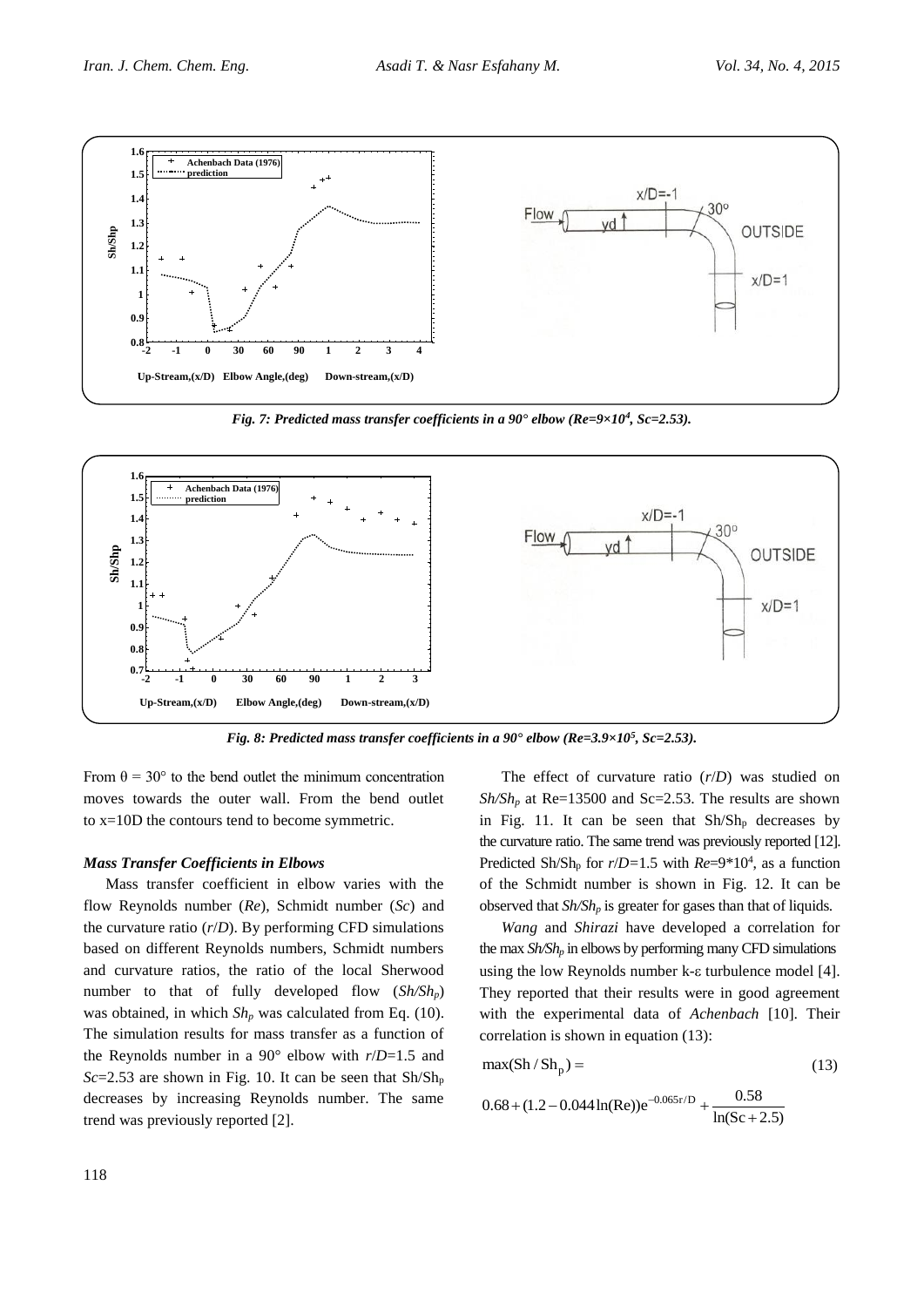

*Fig. 9: Contours of dimensionless concentration at different axial locations of the 90<sup>0</sup> bend (Re=13500, r/D=1.5, Sc=2.53).*

This relation shows that the max  $\text{Sh}/\text{Sh}_{p}$  decreases as the Reynolds number (*Re*), Schmidt number (*Sc*) and curvature ratio (*r/D*) increases. The comparison between predictions of the present study and equation (13) for different Reynolds and and Schmit numbers are given in Tables 2 and 3.

Although there are some differences in absolute values of obtained *Sh/Sh<sup>p</sup>* from numerical simulations and equation 13, the percentage increase by decreasing Re or Sc agrees excellently. *Coney* has experimentally investigated the mass transfer in bends and developed an equation for *Sh/Sh<sup>p</sup>* [12]:

$$
\frac{Sh}{Sh_p} = 1 + 2.2(\frac{R}{r})^{1.2}(\frac{L}{D})^{0.75}
$$
 (14)

*D* is the inside pipe diameter, *R* the radius of the pipe  $(R=D/2)$ , *r* the mean radius of the elbow, and *L* is the length along the axis of the curved section of the elbow. For a 90 $^{\circ}$  elbow,  $L=\pi r/2$ , and Eq. (14) becomes:

$$
\frac{Sh}{Sh_p} = 1 + 1.343 \left(\frac{r}{D}\right)^{-0.45}
$$
 (15)

Eq. (15) shows that  $\frac{Sh}{Sh_p}$  is a sole function of the curvature ratio. This correlation suggests that the Reynolds number does not have an influence on the *Sh/Shp.* The comparison between predictions by numerical simulations and Eqs. (13) and (15) for max  $\frac{Sh}{Sh_p}$ is given in table 4. From table 4, it is seen that the max  $\mathcal{S}h/\mathcal{S}h_p$ decreases as the ratio of r/D increases. Although there are some differences in values of the numerical predictions and Eqs. (13) and (15), the percentage changes in *Sh/Sh<sup>p</sup>* are in good agreement.

#### **CONCLUSIONS**

Three-dimensional computational flow simulations were performed and mass transfer predictions were developed in a 90° elbow. Generally, upstream of the bend inlet the concentration profile is almost symmetric. As the flow progresses through the bend distinguishably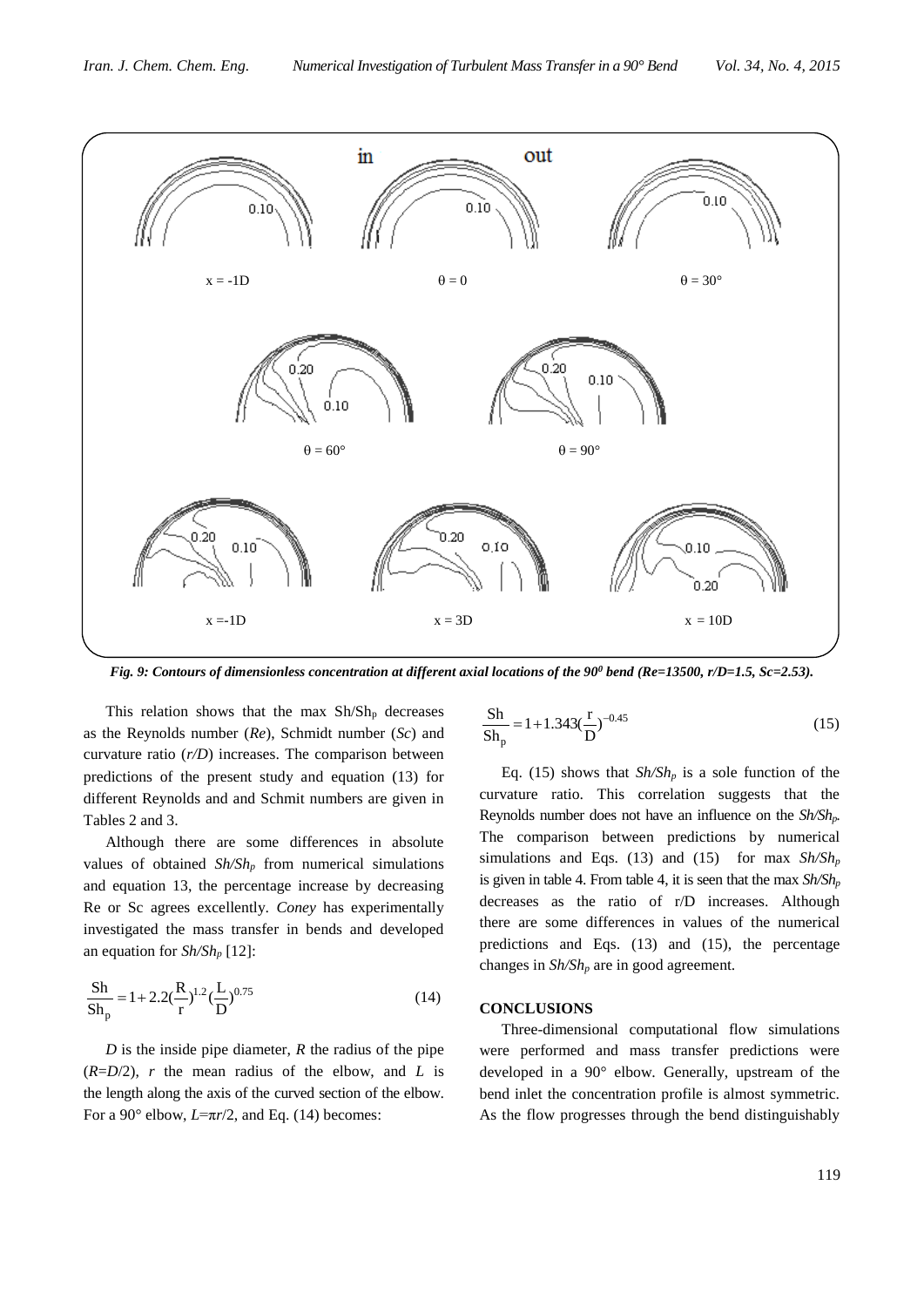

*Fig. 10: Variation of (Sh/Shp) with the Reynolds number (Sc = 2.53, r/D =1.5).*



*Fig. 11: Variation of (Sh/Shp) with r/D (Re = 13500, Sc =2.53).*



*Fig. 12: Variation of (Sh/Sh<sub>p</sub>) with the Schmit number (Re =*  $9*10^4$ *, r/D =1.5).*